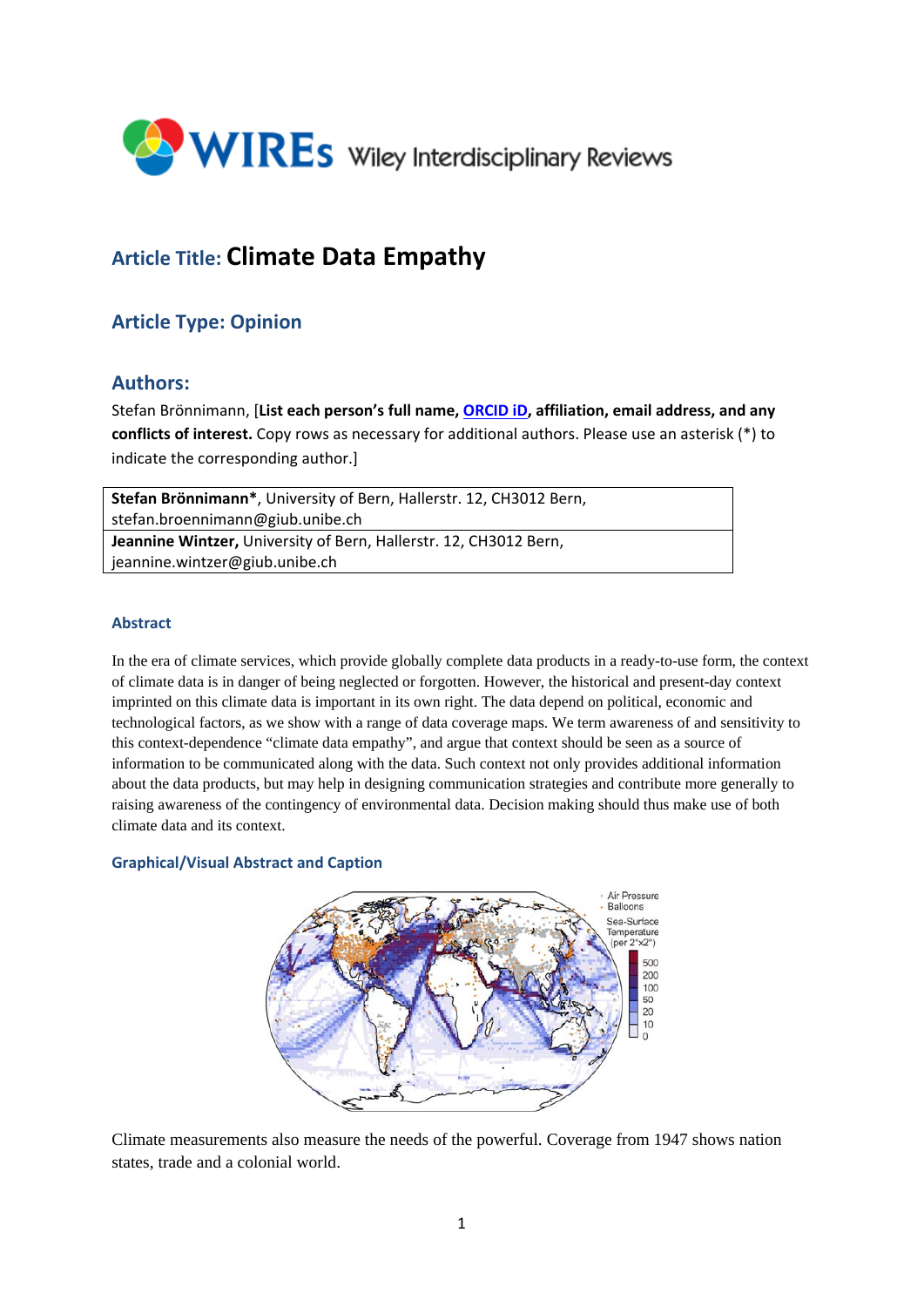#### **Introduction**

Climate observations are increasingly important for decision making. It has proven extremely useful to produce and provide globally complete climate data sets for the past 50-150 years from infilling global land station data sets (e.g., Hansen et al., 2010; Becker et al., 2013), marine data sets (Rayner et al. 2003), combining station data with satellite data (Funk et al., 2015; see also www.eustaceproject.eu/), or combining historical measurements and weather forecast models (Compo et al., 2011; Poli et al., 2016; Laloyaux et al., 2018). For instance, reanalysis data sets allow for robust assessments of weather-related risks, which in turn may contribute to making societies more resilient (e.g., Allan et al., 2016; Bebber et al., 2016). This leads to more widespread distribution of climate data to non-experts. Global completeness and ease of application should not, however, obscure the fact that all atmospheric data sets describe not only a physical space, but also historical and present contexts. As Livingstone (1992) shows for geographical knowledge, atmospheric data also embed political, economic, technological and cultural histories. The context, however, is often forgotten, and not provided along with the data. We term awareness of and sensitivity to context-dependence "climate data empathy"<sup>1</sup>, and argue that this should be an important consideration when generating data sets. Furthermore, the depiction of society provided by such context (and understanding why the data were measured) could inform climate services and make them more effective (Brönnimann and Wintzer, 2018). Note that "climate data empathy" is distinct from the more familiar term metadata. While metadata comprises structured (often machine-readable), descriptive information on the data, "data empathy" is reflexive (considering unconscious notions of the world), interpretative (addressing the conditionality upon a context and its history), and qualitative (considering qualities and underlying social values).

#### **Data Coverage Reveals Context**

Atmospheric measurements have always been dependent on available technology and institutions or individuals carrying out the measurements (see Fleming, 1990; Edwards, 2010). They have also depended on the means of preservation, availability, and access, and the prevailing ideas about climate (Heymann, 2010). All these factors have changed over time. In this way, climate data's present day context as well as its history is imprinted in long-term data sets and affects present science, for example*,* through data coverage. Conversely, data coverage reveals some of the history of climate-society interaction, as shown in the following four examples: a data coverage map of 1947, a map of stations of the International Geophysical Year 1957/58, a map of land stations and marine data from the current Global Climate Observing System (GCOS), and a map of mobile phone penetration.

In the first example, data coverage for the year 1947 (for sea-surface temperature data, air pressure and upper-air data) is shown in Fig. 1 (top left). The figure shows clear societal imprints. For instance, national boundaries appear, such as those of the United States. These boundaries reflect the organisation of the operation of meteorological networks. Sustained meteorological networks could only be established with the emergence of nation states in the  $19<sup>th</sup>$  century (see Edwards, 2010), and

<sup>&</sup>lt;sup>1</sup> The term "data empathy" is sometimes used in data sciences. According to Faghmous and Kumar (2014) "every dataset has a story, and understanding it can guide the choice of suitable analyses; some have labelled this data understanding as data empathy". According to Tanweer et al. (2016), data empathy is the "ability for sharing and understanding different data valences, or the values, intentions, and expectations around data. "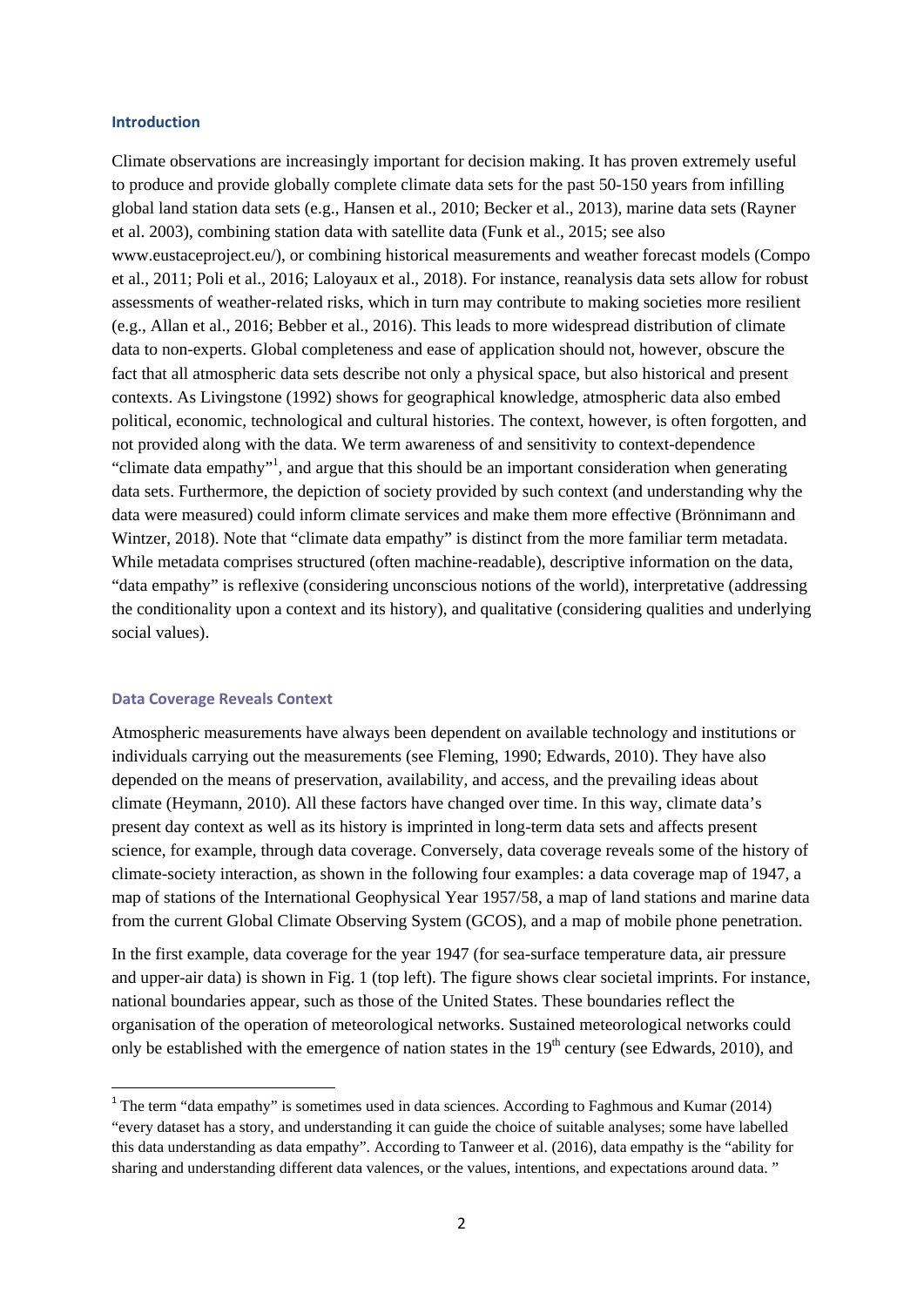nation states appear prominently in coverage maps since the mid- $20<sup>th</sup>$  century. The map shows network boundaries, but the effect of nation states on climate data goes further and includes instrumentation, reporting, as well as other factors such as restrictive national data policies, leading to "white areas" on coverage maps. For an example of how climate services are affected by data policies, even for present-day data, see the coverage map of the European Climate Assessment & Dataset (https://insitu.copernicus.eu/news/the-european-climate-assessment-dataset-and-copernicus, last accessed 24 Sep 2018).

Furthermore, the figure shows a clear imprint of a colonial world. In fact, the colonial period is particularly data rich in some colonies (for example, India, which became independent in 1947, or, for upper-air data, Egypt), but data poor in others (particularly in Africa south of  $5^{\circ}$  N). Corresponding differences in meteorological networks can last long after the end of colonialisation. Apart from the fact that coverage maps mirror population density, maps from recent decades also mirror development maps where even population-rich areas of developing countries typically have fewer stations than developed countries. (https://www.esrl.noaa.gov/psd/data/ISPD/v4.0/img/Map\_ispd-2013.png, last accessed 24 Sep 2018)



**FIGURE 1** Climate measurements also measure the needs of society. (top left) Data coverage in 1947 for surface pressure (ISPDv3.2.9, Cram et al., 2015), upper-air (CHUANv.2.1, Stickler et al., 2014) and marine data (ICOADS3, Freeman et al., 2017), (bottom left) Stations from the total column ozone network of the IGY in 1957/58 (London et al., 1976) as well as IGY World Data Centers, (top right) climate stations of the GCOS surface network (GSN, Peterson et al., 1997) in 2014 and position of Argo floats (Roemmich et al., 2001) in the week of August 5-12, 2018. (bottom right) Density map of cell towers based on the public domain cell tower data available though OpenCell ID (Global Open Databases of Cell Towers, www.opencellid.org, accessed on 28 July 2018, License: http://wiki.opencellid.org/wiki/Licensing). The point data of cell towers provided through this source was aggregated on a pixel level using a point density function.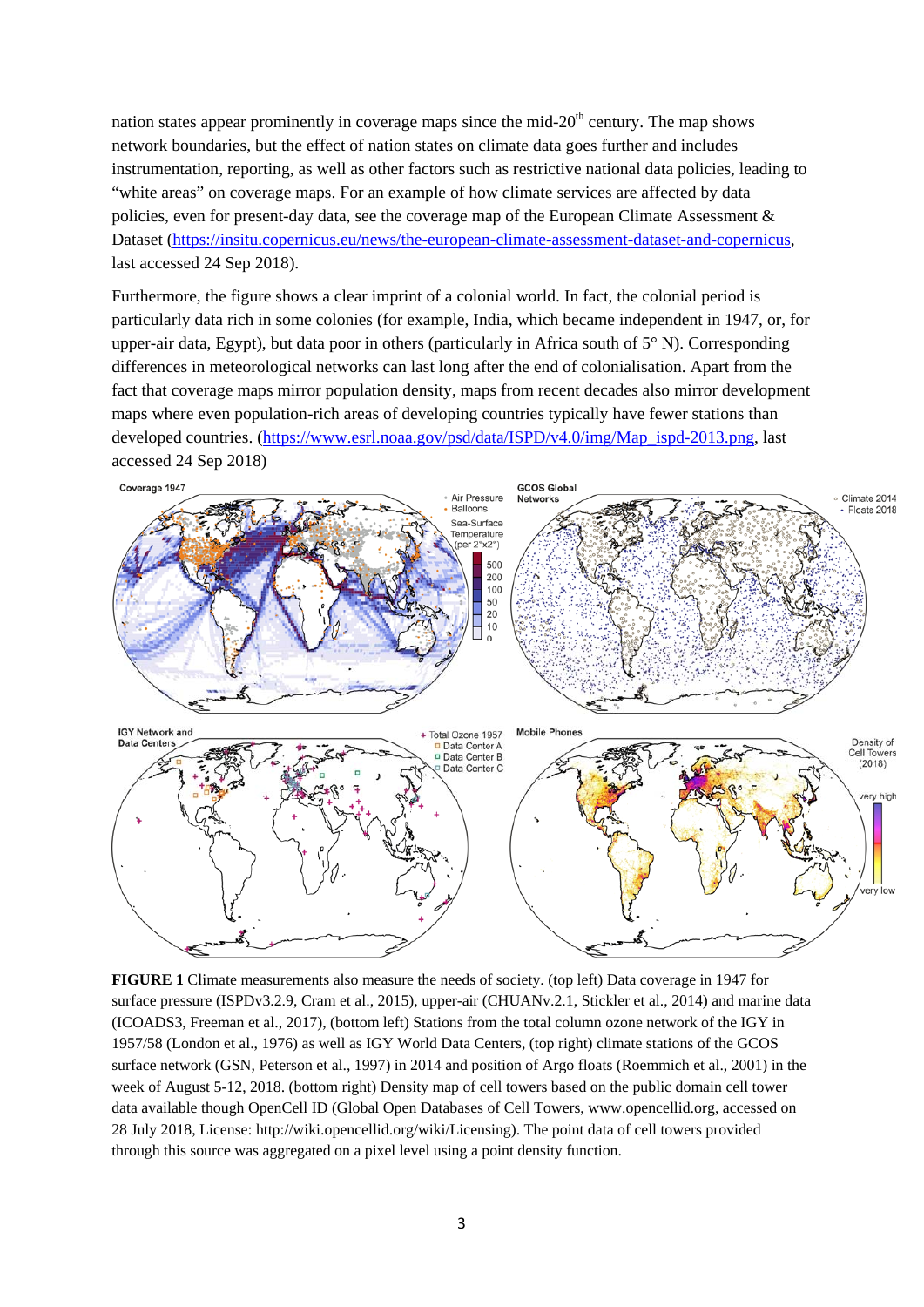The marine data coverage in 1947 essentially reflects world trade: Good coverage is only seen in the North Atlantic and along important trade routes. Securing trade and the safety of their merchant fleets was one of the main drivers behind meteorological measurements in seafaring countries, at sea and in ports. Furthermore, this coverage changed over time, in line with changing ship routes (when browsing through historical marine data coverage maps one would easily spot the opening of the Panama Canal or the temporary closure of the Suez Canal). Transportation and global economics also affect current coverage maps. For instance, commercial aviation provides large amounts of data that are used for weather prediction, which stem mainly from the most important flight corridors.

A closer look at the figure also reveals traces of World War II, such as the lack of stations in Eastern Europe. Wars were causes of measurement interruptions and archival losses, but they also led to additional measurements from war operations. In fact, 1943 saw a peak in the number of global pilot balloon ascents (Stickler et al. 2014). Military interests appear clearly in Figure 1 (top left), which shows radiosonde stations at strategic island locations and in the Arctic. Military interests and military technology were also a major driver of post-war atmospheric sciences (e.g., Doel, 2003; Edwards, 2010; Doel et al., 2017; see also Heymann and Martin-Nielsen, 2013)*.* Global conflicts still change climate data coverage today. An often-cited example is piracy in the western Indian Ocean in the 2000s, when ships avoided the region and data coverage decreased (Smith et al., 2011).

A major impetus for climate observations was the International Geophysical Year 1957/58 (e.g., Edwards, 2010; Aronova et al., 2010). The IGY established global monitoring networks, with common standards, procedures, instrumentation and intercalibration. For example, Fig. 1 (bottom left) shows the global total column ozone network (Brönnimann et al., 2003), which was one of the first truly global networks with stations on all continents except South America (but including Antarctica), though with highest density in Europe, North America, and Japan (London et al., 1976). The IGY still reflects a colonial world: for instance, only a single column ozone station was located in the Belgian Congo in Leopoldville (today's Kinshasa). It was one of four IGY stations run by the Belgian meteorological service in Congo (Nicolet, 1959). Several stations were operated by the Soviet Union, though using a different instrument than the other stations. In fact, international scientific collaboration in an era of cold war geopolitical interests shaped the IGY (Doel et al., 2016). At the same time, the IGY marked the start of data driven science (Aronova et al., 2010). The system of World Data Centers (which still exists) was established during the IGY (Fig. 1, bottom left), with Centers A and B collecting all data in the USA and the Soviet Union, respectively (A was organized in a more distributed, B in a more centralized fashion), and Center C in Europe, Japan, and Australia covering most but not all disciplines. Geopolitical factors also appear later in the data coverage maps. For instance, political changes and economic downturn in former socialist countries in the 1990s led to station closures.

With the GCOS established in 1992, monitoring climate change became the stated goal of a global network's operations for the first time. In the 1990s, a global network was designed based on subselecting among existing networks according to climatological considerations, representativity and inter-station distance (Peterson et al., 1997). The current GCOS surface network, which is shown in Fig. 1 (top right), thus reflects a "super-network" based on national networks and established through the collaboration of many international organisations. Coverage is clearly much different from that shown in Fig. 1 (top lefft). In the oceans, an international effort known as the Argo project has become a successful source of data (Roemmich et al., 2001). Over 3700 autonomous floats drift in the world's oceans, take depth profiles, and return to the surface to send their data before diving again.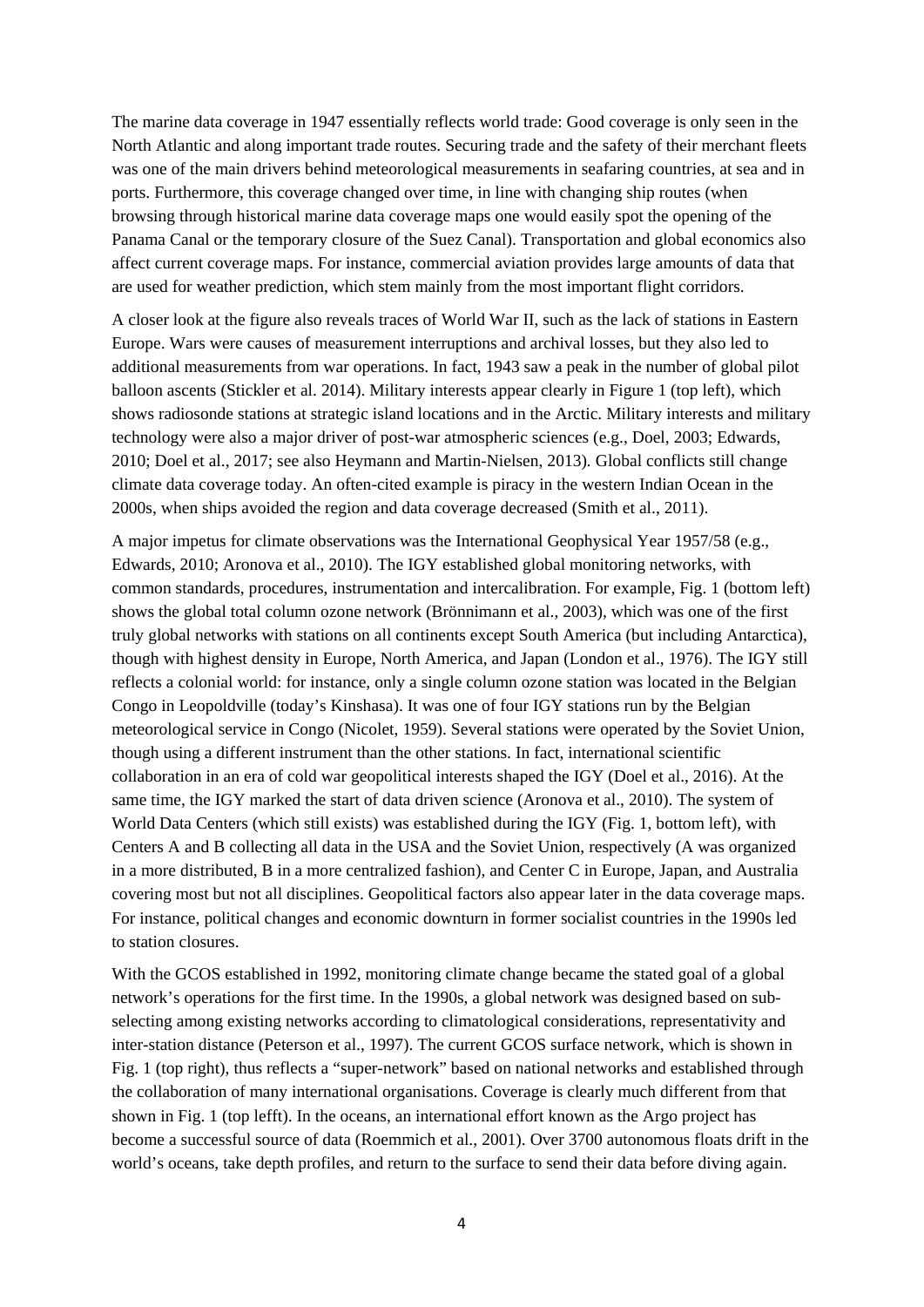The float distribution for August 2018 is also given in Fig. 1 (top right). Argo is part of GCOS and contributes to the project Climate Variability and Predictability Experiment of the World Climate Research Programme and the Global Ocean Data Assimilation Experiment.

In recent decades, satellites dramatically changed atmospheric data coverage. Coverage is often global (hence not shown), and the number of products is developing rapidly. This differs radically from the contexts discussed above and it could be argued that all of the above arguments do not hold for satellite data products. It should be kept in mind, however, that even satellite products stem from a specific economic and political environment that is subject to change. Additionally, there is increasing involvement of private enterprises (McCabe et al., 2017). Furthermore, data access and the ability to process huge amounts of data become additional factors for satellite data that link their use to an economic and political context.

In addition to planned networks and satellites, climate data also emerge from new technological opportunities. For instance, precipitation data can be gained from microwave links that serve mobile communication (Messer et al., 2006), temperature data are obtained from vehicles, and snow and visibility data from webcams. These opportunities might again alter data coverage maps. As a placeholder for the changes in climate data coverage yet to come, Figure 1 (bottom right) shows mobile phone coverage (in the form of the density of antennas) as a measure for the global penetration of mobile phones. While this is clearly not (yet) a meteorological network, it illustrates that in the future, coverage maps might reflect population, mobile communication, traffic, or general mobility in addition to information from networks based on weather stations. The resulting coverage map is again different from the other two maps.

#### **Why is it a problem?**

The previous paragraphs show that data coverage is not a random sample of the Earth's surface nor a planned product, which may at first appear rather trivial. However, this skewed distribution reflects a large range of factors related to political and economic aspects, as well as technological progress and opportunities. Why is this a problem?

First, unequal data coverage complicates the generation of infilled global data sets that are used for downscaling to local scales or for comparison with climate models, among other applications. There are various techniques to take care of this, but poor coverage inevitably translates into larger uncertainties. Moreover, different data origins suffer from different types and sizes of uncertainties and systematic errors (for example, biases and uncertainties in sea-surface temperatures measured from ships are related to the country of origin; see Kennedy, 2014), which further complicate the process. Therefore, the provenance of the data matters for the technical procedure of obtaining best estimates. Scale is another important issue (see also Heymann and Achermann, 2018). For instance, since the 1853 Brussels conference, marine climate observations have been a global undertaking to serve global seafaring, whereas other measurements such as those of evapotranspiration (Thornthwaite, 1948) typically had a more regional emphasis such as agriculture (eventually developing into subdisciplines with a corresponding spatial focus such as microclimatology or topoclimatology). The global station distribution for soil moisture measurements not only shows nations states, but also regional authorities and programmes (Ochsner et al., 2013).

Second, unequal climate data coverage has political implications such as the procedural injustice in climate policy due to the imbalance of observations (see Huggel et al., 2016). Developing countries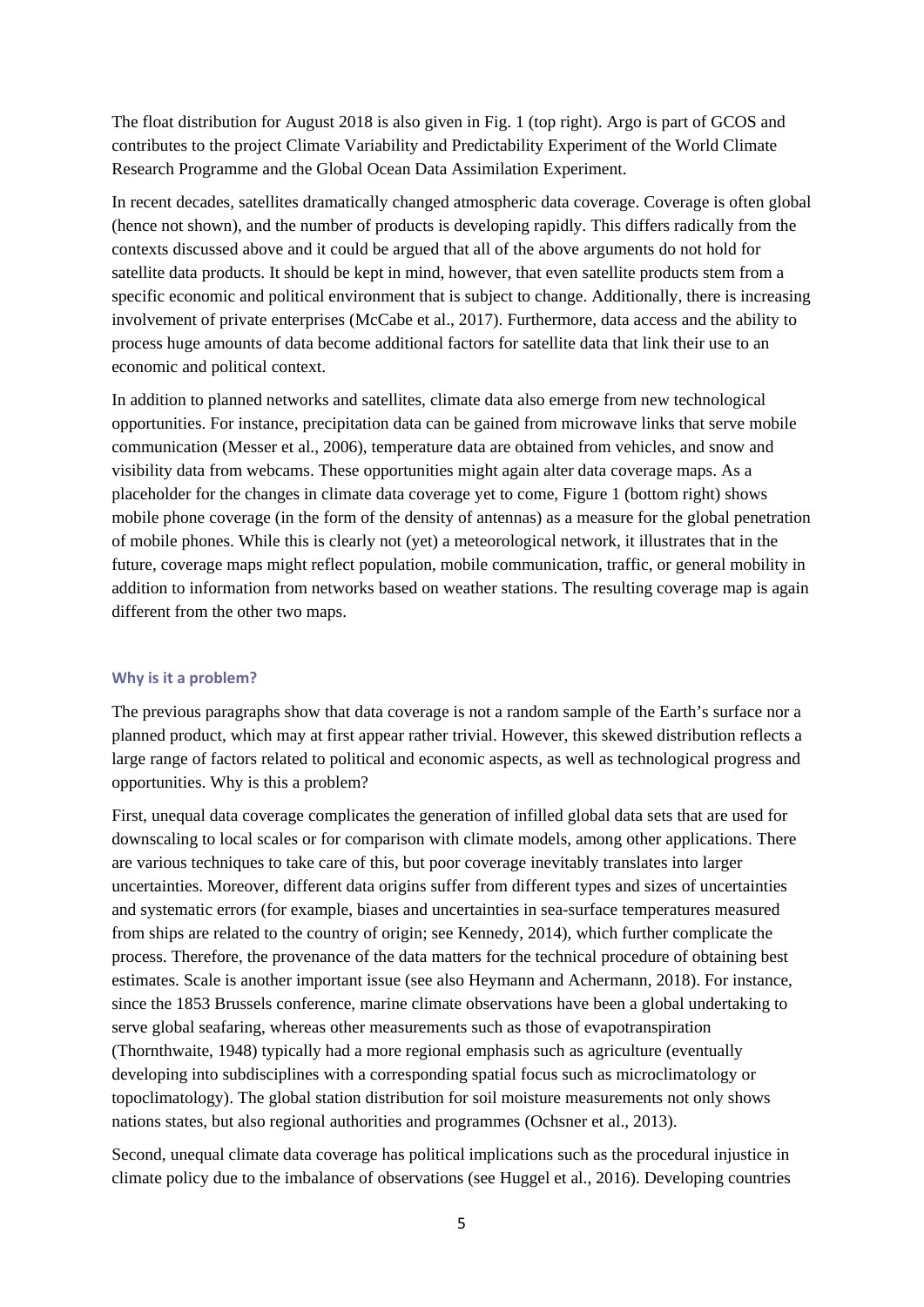with only short climate records suffer from a disadvantage when trying to prove adverse climate effects. When sophisticated methods are used to generate globally complete, technically "objective" long-term data products such as reanalyses, this imbalance is partly alleviated, but the imbalance in the underlying data remains or at least transforms into larger uncertainties, as discussed above (see Parker (2016) for a discussion of epistemological differences between reanalyses and observations). Unequal spatial coverage is not just a data problem, but also one that affects climate justice. In addition, scholarly attention in climate change research suffers from a "streetlight effect", with colonial history being an important factor (Hendrix, 2017).

Third, climate data products carry imprints of social, political and economic contexts, which should not be dismissed as irrelevant or nonexistent. As an example, we can examine development cooperation. Early colonial climate data (see Fig. 2 for an example) contributed to shaping world views, depicting the tropics as an imagined space and to the notion of environmental determinism (Livingstone, 1999; Mahony and Endfield, 2018). They were an instrumental part of colonialism. Although the measurements themselves do not convey attitudes, some of these data, influencing our decisions today, still carry colonial roots. By producing full-coverage data products of past climate and analyzing climate processes over the former colonies, western science today has to be careful not to "re-colonize" their atmosphere (Gregory, 2001). Being aware of data histories may sensitize for this aspect. Despite the enthusiasm for open data in so-called developing countries, questions of data policy, ownership, co-authorship, and location of data holdings should be discussed under this point of view. For instance, precipitation data based on mobile communication links seem promising for developing countries (Tollefson, 2017), but might raise proprietary concerns.



**FIGURE 2** Colonial data form part of current products on which decisions are based. German aerologists in the East African colonies in 1908, measuring vertical wind profiles using balloons (Brönnimann and Stickler, 2013, photo provided by Hans Steinhagen, Lindenberg)

Fourth, the changing global data coverage maps in Figure 1 are also the expression of (and thus point us to) a more profound change in global environmental governance. Today, the operators of observation systems and the providers of climate information may be different bodies acting in different political environments. The nation state, still the responsible operator of many climate monitoring networks, is no longer the sole provider of climate competence. Climate services often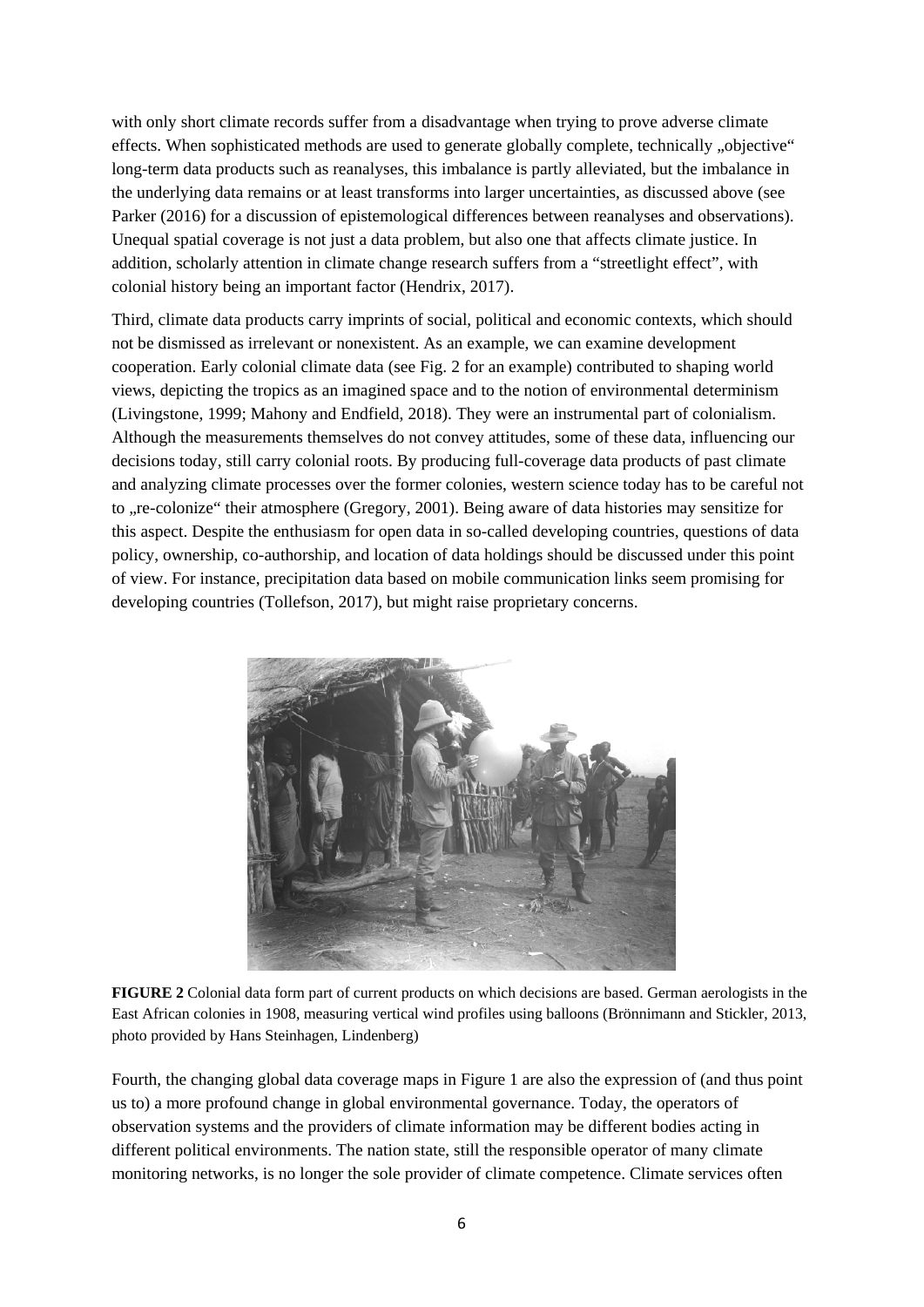emerge in an international context and (in developing countries) in large partnership projects, although the World Meteorological Organization encourages their operation through National Weather Services (WMO, 2014; Hewitt et al. 2012). Multinational bodies assist decision makers (e.g., the Intergovernmental Panel on Climate Change) and provide climate services to primary users (e.g., Copernicus Climate Change Services C3S), leaving to the national weather services the role of transforming knowledge for use by national stakeholders (Brasseur and Gallardo, 2016). This reflects changes in global governance strategies, where climate services have become part of global environmental governance (Jasonoff and Martello, 2004). From a globalization-critical view (Hardt and Negri, 2000) one could argue that climate services facilitate control over nature, which becomes a commodity whose just distribution is at stake (Okereke and Charlesworth, 2014). On a more general level, with the rise of modern science, only measurable and quantifiable outcomes are considered scientific. Climate data that are stripped off their context fit this scheme, whereas the quantitative methods allow the transformation from observing, measuring and calculating numbers to managing, governing and constructing the modern world (Rose, 1991; Callon, 1998).

#### **Proposal: Learn from the "why" and "what for"**

The context-dependence of climate data is not only a problem, but also an opportunity. We propose that climate science and climate services could learn not just from the climate data, but also from its context. Measurements were made with specific intentions, which matters not only for data processing, but provides direct information about the science-society interface.

Why did society start measuring, and for what purpose? The answer is manifold: to make trade safer, forecast the weather and provide warnings, cope with new responsibilities of nation states, document factors affecting human health, praise God, describe uncharted territories, support artillery, provide strategic advantage, document the wealth of colonies, benefit agriculture, mining, and tourism, better operate air traffic, enhance living conditions in conurbations, foster basic science, and document climate change. Knowing the "what for" gives us valuable, direct information about the climatesociety interface. It would be important to analyse how and by whom current data needs are actually defined; we cannot do this here. But even if, at first sight, the current needs differ from previous needs, they can arguably be better understood in a historical context. For instance, infrastructure safety was and is an important "what for", and although the nature of infrastructure might change, the locations as well as the hazards might be similar. Emerging climate services can benefit from this information not only when designing products, but particularly when communicating them to society (see below).

Technically, the metadatabases underlying global data sets (Thorne et al., 2017) cover at least a small part of the "why" in the form of data type and data provenance information, which is accessible to experts. This information may, however, not be directly helpful for non-expert users, even when transformed into actual data products.

What we are arguing for in this paper is rather straight forward. Climate services can make use of climate data empathy (i) to provide additional information about data products, (ii) to enhance the effectiveness of communication, (iii) to raise awareness about the contingency of environmental data and its relevance for applications.

As to (i), the "why" and "what for" should be part of the user guides, user interaction and training, similar to providing information about the digital data formats or error bars. Apart from websites and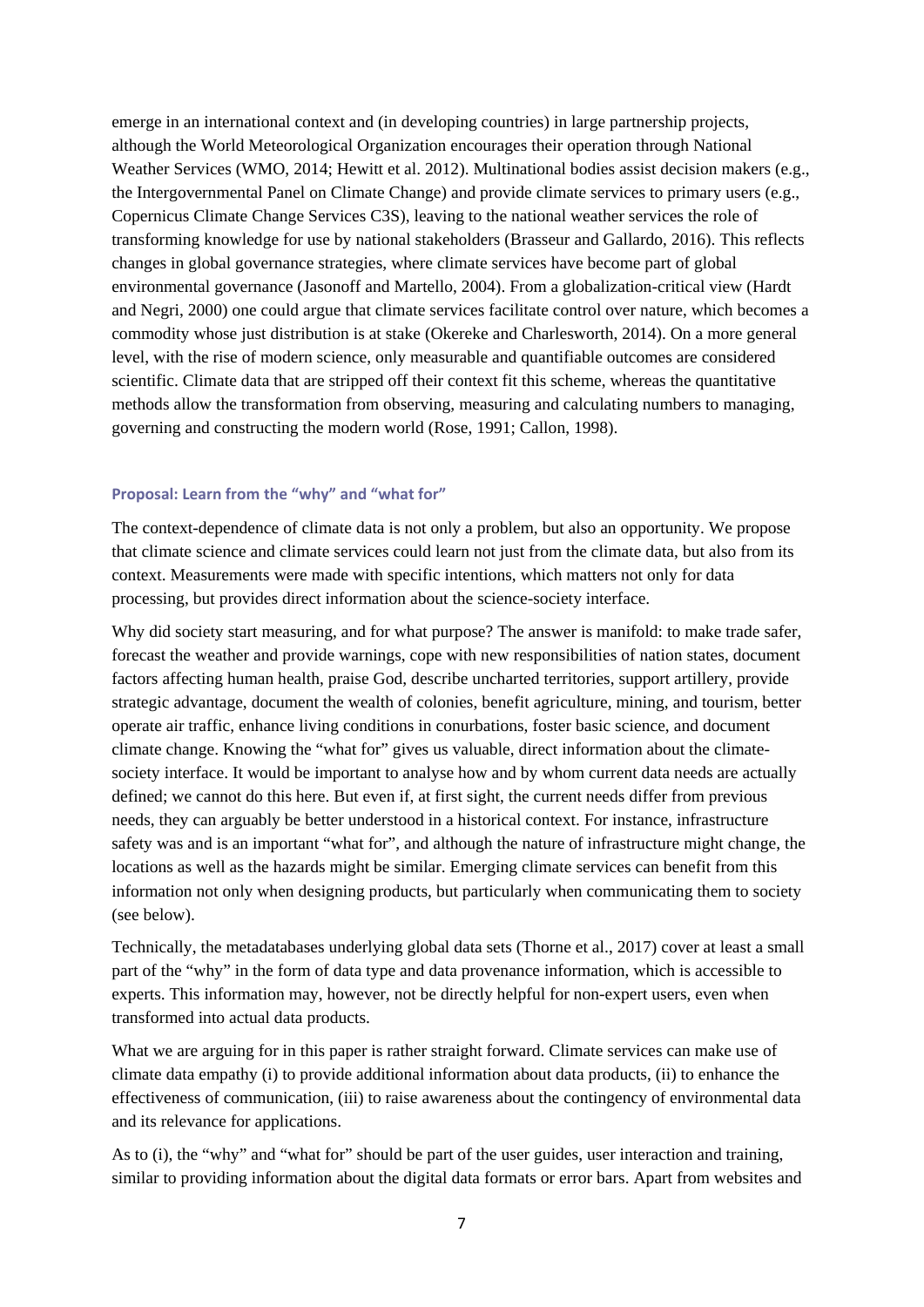documents on a general level (or this paper), specific short text notices accompanying specific data products targeted to the non-expert user could be useful. These could state, e.g., when the underlying data are largely from airport stations, or when a product is based on national weather service stations merged with satellite estimates, or when station coverage mainly reflects coastal sites that may not be representative of inland basins. This sort of information could improve the use of climate data in other fields.

As to (ii), climate data empathy could lead to better communication strategies, particularly when combined with empathy for other observation practices and knowledge traditions (see also Brasseur and Gallardo, 2016). Traditional or indigenous knowledge is recognized as important for climate change adaptation (Kumar, 2014). A recent study on the development of climate services for Peru concluded that traditional knowledge should be incorporated (Rosas et al., 2016). Yet, climatologists sometimes argue that traditional knowledge - if not considered biased and unscientific immediately is at least in need of massive correction under climate change. Even then, the communication of this correction might benefit from understanding the perception encapsulated in the traditional knowledge. Cultural views of climate and climate change differ widely (see Hulme, 2017; Mahony and Endfield, 2018), but climate change communication and the provision of products and particularly of graphics by modern science (this paper is no exception) are mostly rooted in western culture (Brönnimann, 2002; Schneider, 2014). Combining data products with contextual knowledge as well as traditional knowledge may not necessarily lead to other data products, but possibly to other communication strategies, perhaps also assisted by results from linguistic analyses (Willis, 2017) to enhance the transformation of knowledge into action.

As to (iii), climate data is by far not the only field in which environmental data are increasingly detached from their context, and thus this phenomenon also affects other fields with environmental applications. Raising the awareness about the contingency of environmental data in general (from soil contamination data to biodiversity censuses) might thus be generally beneficial for making environmental decisions. It also calls for a stronger role of human dimensions in climate science, which should not only enter at the stage of impact research, adaption planning, or economic measures, but should be onboard already at a much earlier stage. The success of global historical reanalyses has generated new awareness of the importance of the underlying data, including data rescue (Allan et al., 2016). This is an opportunity to further raise awareness of the importance of context knowledge.

#### **Conclusion**

Climate data products are not just best-estimates of physical variables. They are simultaneously societal products with a specific context, which are important in their own right. Climate data scientists generally know the context of their data in great detail, and give their utmost efforts to minimize its effects on data products and their uncertainty. However, the knowledge about data context too often remains with the original scientists and is not communicated along with the data product, leading to lost knowledge. We argue that this context is important for users of the products and should be provided. Such a change would make climate services more comprehensible and effective.

#### **Acknowledgments**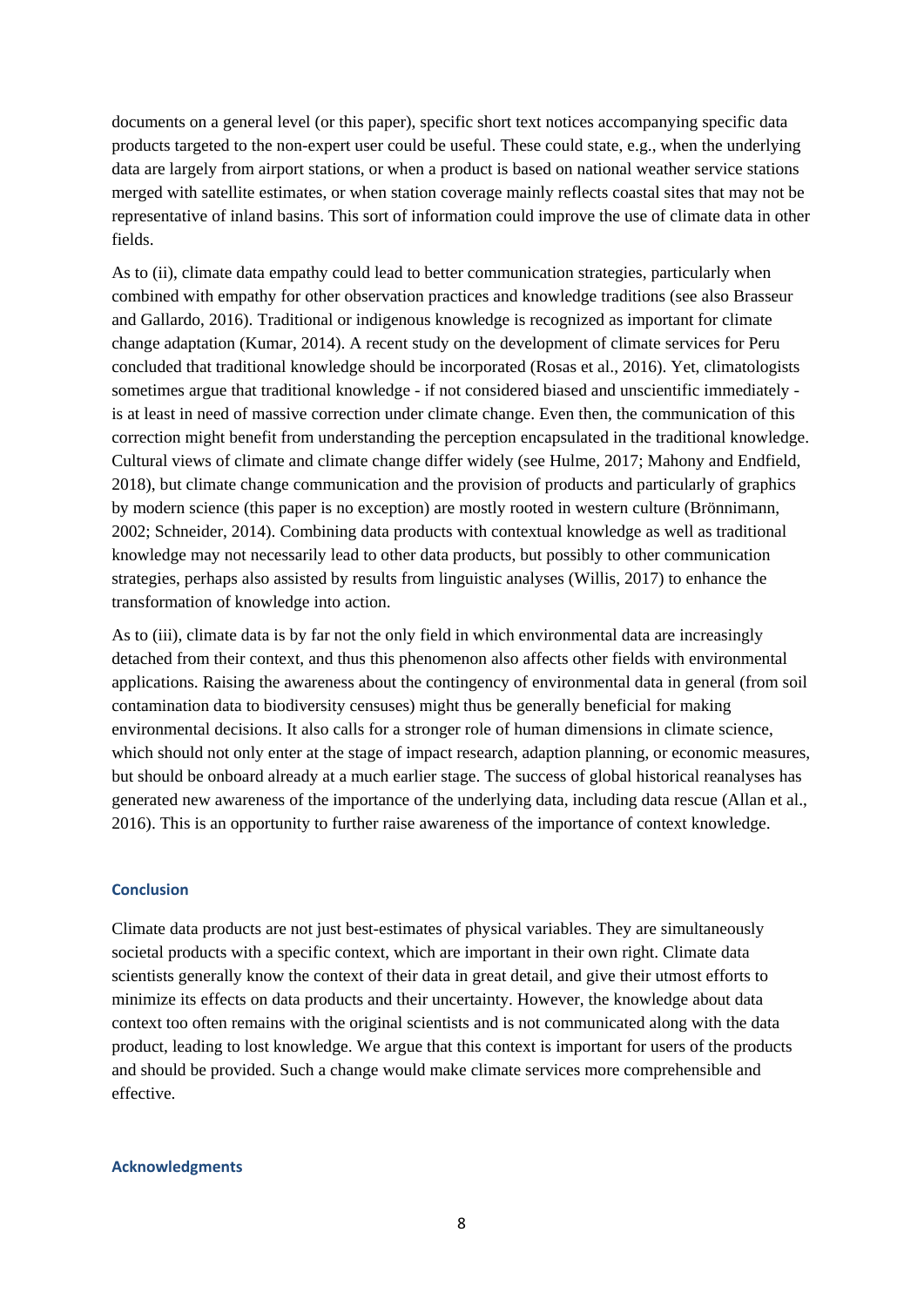SB acknowledges funding from the Swiss National Science Foundation (projects 169676 and 147320). We thank Andreas Heinimann for providing Fig. 1 (bottom right).

#### **References**

- Allan, R., Endfield, G., Damodaran, V., Adamson, G., Hannaford, M., Carroll, F., … Bliuc, A. (2016). Toward integrated historical climate research: the example of Atmospheric Circulation Reconstructions over the Earth. *WIREs Clim Change*, 7, 164-174. doi:10.1002/wcc.379
- Aronova, E., Baker, K. S., & Oreskes, N. (2010). Big Science and Big Data in Biology: From the International Geophysical Year through the International Biological Program to the Long Term Ecological Research (LTER) Network, 1957–Present. *Historical Studies in the Natural Sciences,* 40, 183-224.
- Bebber, D. P., Castillo, Á. D., Gurr, S, J. (2016). Modelling coffee leaf rust risk in Colombia with climate reanalysis data. *Philosophical Transactions of the Royal Society B,* 371, 20150458.
- Becker, A., Finger, P., Meyer-Christoffer, A., Rudolf, B., Schamm, K., Schneider, U. & Ziese, M. (2013). A description of the global land-surface precipitation data products of the Global Precipitation Climatology Centre with sample applications including centennial (trend) analysis from 1901-present. *Earth System Science Data,* 5, 71-99. http://dx.doi.org/10.5194/essd-5-71-2013.
- Brasseur, G. P. & Gallardo, L. (2016). Climate services: Lessons learned and future prospects. *Earth's Future,* 4, 79-89. doi:10.1002/2015EF000338
- Brönnimann, S. & Stickler, A. (2013). Aerological observations in the Tropics in the Early Twentieth Century. *Meteorol. Z.,* 22, 349-358.
- Brönnimann, S. & Wintzer, J. (2018). Society and history imprint climate data. *Nature*, 554, 423. doi: 10.1038/d41586-018-02201-z.
- Brönnimann, S. (2002). Picturing climate change. *Climate Research,* 22, 87-95.
- Brönnimann, S., Staehelin, J., Farmer, S. F. G., Cain, J. C., Svendby, T. M. & Svenøe, T. (2003). Total ozone observations prior to the IGY. I: A history. *Q. J. Roy. Meteorol. Soc.,* 129B, 2797–2817.
- Callon, M. (1998). The Law of Markets. Hoboken: John Wiley & Sons.
- Compo, G. P., Whitaker, J. S., Sardeshmukh, P. D., Matsui, N., Allan, R. J., Yin, X., … Worley, S. J. (2011). The twentieth century reanalysis project. *Quarterly Journal of the Royal Meteorological Society,* 137, 1–28. https://doi.org/10.1002/qj.776
- Cram, T.A., Compo, G. P., Yin, X., Allan, R. J., McColl, C., Vose, R. S.... Worley, S. J. (2015). The International Surface Pressure Databank version 2. *Geoscience Data Journal,* 2, 31-46. DOI: 10.1002/gdj3.25.
- Doel, R. E. (2003). Constituting the Postwar Earth Sciences: The Military's Influence on the Environmental Sciences in the USA after 1945. *Social Studies of Science,* 33, 635-666.
- Doel, R. E., Harper, K. C., & Heymann, M. (Eds.) (2017). *Exploring Greenland Cold War Science and Technology on Ice.* Palgrave Studies in the History of Science and Technology. 311 pp + XIII.
- Edwards, P. N. (2010) *A vast machine: Computer models, climate data, and the politics of global warming.* MIT Press, Cambridge.
- Faghmous, J. H. & Kumar, V. (2014) A Big Data Guide to Understanding Climate Change: The Case for Theory-Guided Data Science. *Big Data,* 2, 155-163.
- Fleming, J. R. (1990).*Meteorology in America, 1800-1870.* Johns Hopkins University Press, Baltimore/London.
- Freeman, E., Woodruff, S. D., Worley, S. J., Lubker, S. J., Kent, E. C., Angel, W. E. ... Smith, S. R. (2017). ICOADS Release 3.0: A major update to the historical marine climate record. *Int. J. Climatol.,* 37, 2211- 2237.
- Funk, C., Peterson, P., Landsfeld, M., Pedreros, D., Verdin, J., Shukla, S., … Michaelsen, J (2015). The climate hazards infrared precipitation with stations—a new environmental record for monitoring extremes. *Scientific Data*, 2, 150066. doi:10.1038/sdata.2015.66.
- Gregory, D. (2001). *The colonial present.* Blackwell, Oxford.
- Hardt, M. & Negri, A. (2000). Empire. Harvard University Press, Cambridge (USA) and London (UK).
- Hansen, J., Ruedy, R., Sato, M., & Lo, K. (2010). Global surface temperature change. *Reviews of Geophysics,* 48, RG4004. https://doi.org/10.1029/2010RG000345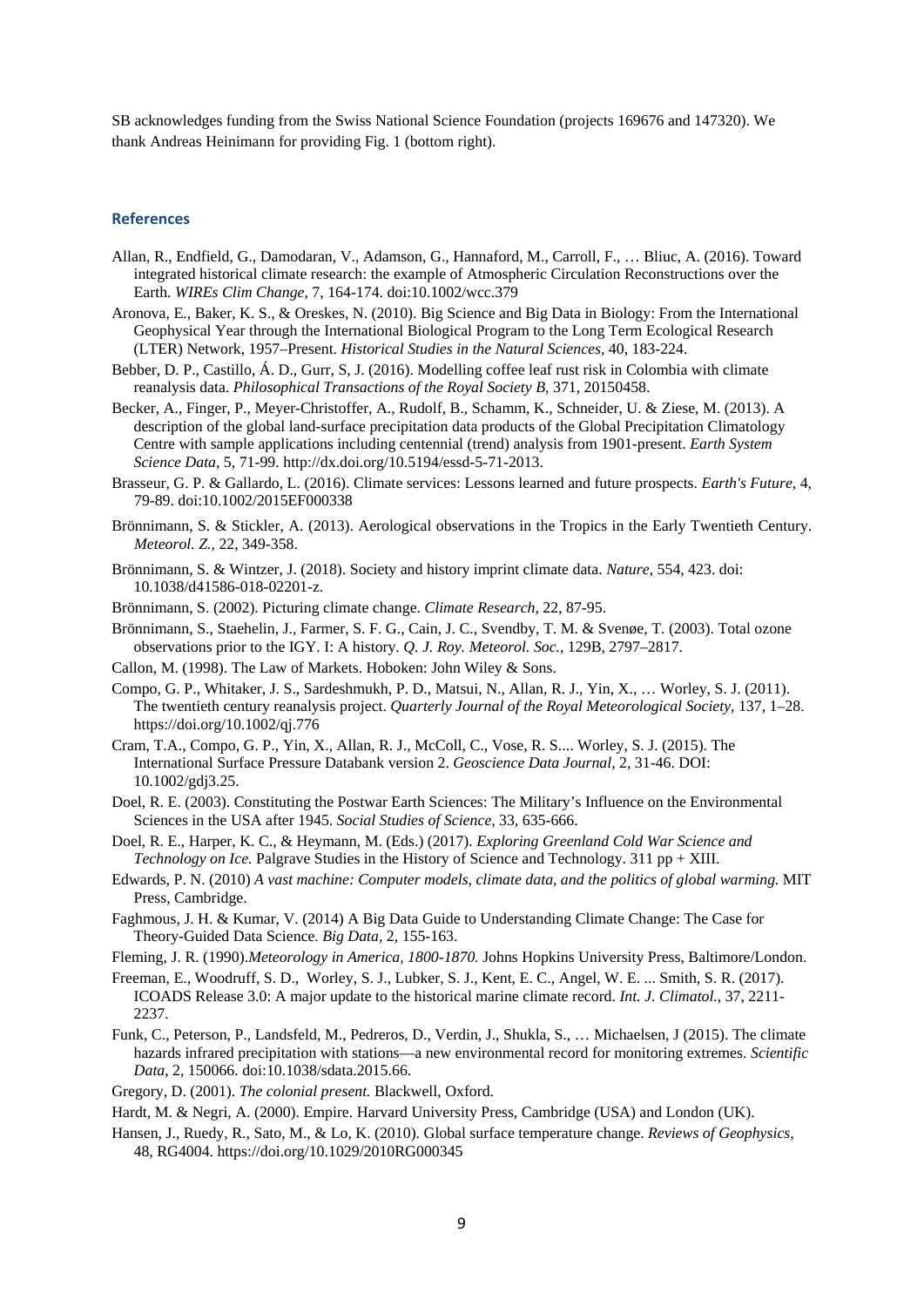- Hendrix, C. S. (2017). The streetlight effect in climate change research on Africa. *Global Environmental Change,* 43, 137-147, DOI:10.1016/j.gloenvcha.2017.01.009
- Hewitt, C., Mason, S. & Walland, D. (2012). The global framework for climate services. *Nat. Clim. Change,* 2, 831–832, doi:10.1038/nclimate1745.
- Heymann, M. (2010). The evolution of climate ideas and knowledge. *WIREs Clim. Change,* 1, 581–597.
- Heymann, M. & Martin-Nielsen, J. (2013). Introduction: Perspectives on Cold War Science in Small European States. *Centaurus,* 55, 221-242. doi:10.1111/1600-0498.12026
- Heymann, M. & Achermann, D. (2018). From Climatology to Climate Science in the Twentieth Century. In: White, S., Pfister, C. & Mauelshagen, F. (Eds.) The Palgrave Handbook of Climate History. Palgrave Macmillan, pp. 605-632
- Huggel, C., Wallimann-Helmer, I., Stone, D., & Cramer, W. (2016). Reconciling justice and attribution research to advance climate policy. *Nature Climate Change* 6, 901-908.
- Hulme, M. (2017). Weathered: Cultures of Climate. SAGE Publications.
- Jasanoff, S, Martello, M. L. (Eds.) (2004) *Earthly Politics: Local and Global in Environmental Governance.* MIT Press.
- Kennedy, J. J. (2014). A review of uncertainty in in situ measurements and data sets of sea surface temperature. *Reviews of Geophysics,* 52, 1–32, doi: 10.1002/2013RG000434
- Kumar, V. (2014). Role of Indigenous Knowledge in Climate Change Adaptation Strategies: A Study with Special Reference to North-Western India. *J. Geogr. Nat. Disast.,* 4, 131. doi:10.4172/2167-0587.1000131
- Laloyaux, P., de Boisseson, E., Balmaseda, M., Bidlot, J.-R., Brönnimann, S., Buizza, R., ... Schepers, D. (2018). CERA‐20C: A coupled reanalysis of the Twentieth Century. *Journal of Advances in Modeling Earth Systems,* doi:10.1029/2018MS001273
- Livingstone, D. (1992). *The Geographical Tradition: Episodes in the History of a Contested Enterprise.*  Blackwell, Cambridge.
- Livingstone, D. (1999). Tropical climate and moral hygiene: the anatomy of a Victorian debate. *British Journal for the History of Science* 32, 93-110.
- London, J., Bojkov, R. D., Oltmans, S. & Kelley, J. I. (1976). Atlas of the Global Distribution of Total Ozone July 1957 - June 1967. NCAR Technical Note 113, Boulder, Colorado, 275 pp.
- Mahony, M. & Endfield, G. (2018). Climate and colonialism. *WIREs Clim. Change*, 9, e510. https://doi.org/10.1002/wcc.510
- McCabe, M. F., Rodell, M., Alsdorf, D. E., Miralles, D. G., Uijlenhoet, R., Wagner, W.,... Wood, E. F. (2017). The future of Earth observation in hydrology. *Hydrology and Earth System Sciences,* 21, 3879*–3914.*
- Messer, H., Zinevich, A. & Alpert, P. (2006). Environmental monitoring by wireless communication networks. *Science,* 312, 713.
- Nicolet, M. (1959). The Membership and Programs of the IGY Participating Committees. Annals of the IGY, Vol. 9. Pergamon Press, London, New York, Paris, Los Angeles.
- Ochsner, T. E, Cosh, M. H., Cuenca, R. H., Dorigo, W. A., Draper, C. S., Hagimoto, … Larson, K. M. (2013). State of the Art in Large-Scale Soil Moisture Monitoring. *Soil Sci. Soc. Am. J.,* 77, 1888-1919, doi:10.2136/sssaj2013.03.0093
- Okereke, C. & Charlesworth, M. (2014). Environmental and ecological justice. In: Betsill, M. M., Hochstetler, K. & Stevis, D. (Eds.). Advances in International Environmental Politics. 2nd Edition. Palgrave Advances. Palgrave Macmilian, New York, pp. 123-147
- Parker, W.S. (2016). Reanalyses and Observations: What's the Difference?. *Bull. Amer. Meteor. Soc.,* 97, 1565– 1572, https://doi.org/10.1175/BAMS-D-14-00226.1
- Peterson, T., Daan, H., & Jones, P. (1997). Initial Selection of a GCOS Surface Network. *Bulletin of the American Meteorological Society*, 78, 2145–2152.
- Poli, P., Hersbach, H., Dee, D., Berrisford, P., Simmons, A., Vitart, F., … Fisher, M. (2016). ERA-20C: An atmospheric reanalysis of the twentieth century. *Journal of Climate,* 29, 4083–4097. https://doi.org/10.1175/JCLI-D-15-0556.1
- Rayner, N. A., Parker, D. E., Horton, E. B., Folland, C. K., Alexander, L. V., Rowell, D. P., ... Kaplan, A. (2003). Global analyses of sea surface temperature, sea ice, and night marine air temperature since the late nineteenth century. *J. Geophys. Res.,* 108, 4407, doi: 10.1029/2002JD002670
- Roemmich, D., Boebel, O., Desaubies, Y., Freeland, H., Kim, K., King, B. …Wijffels, S. (2001). Argo: The Global Array of Profiling Floats. In: Observing the Oceans in the 21st Century (Koblinsky, C. J. & Smith, N. R.). http://archimer.ifremer.fr/doc/00090/20097/